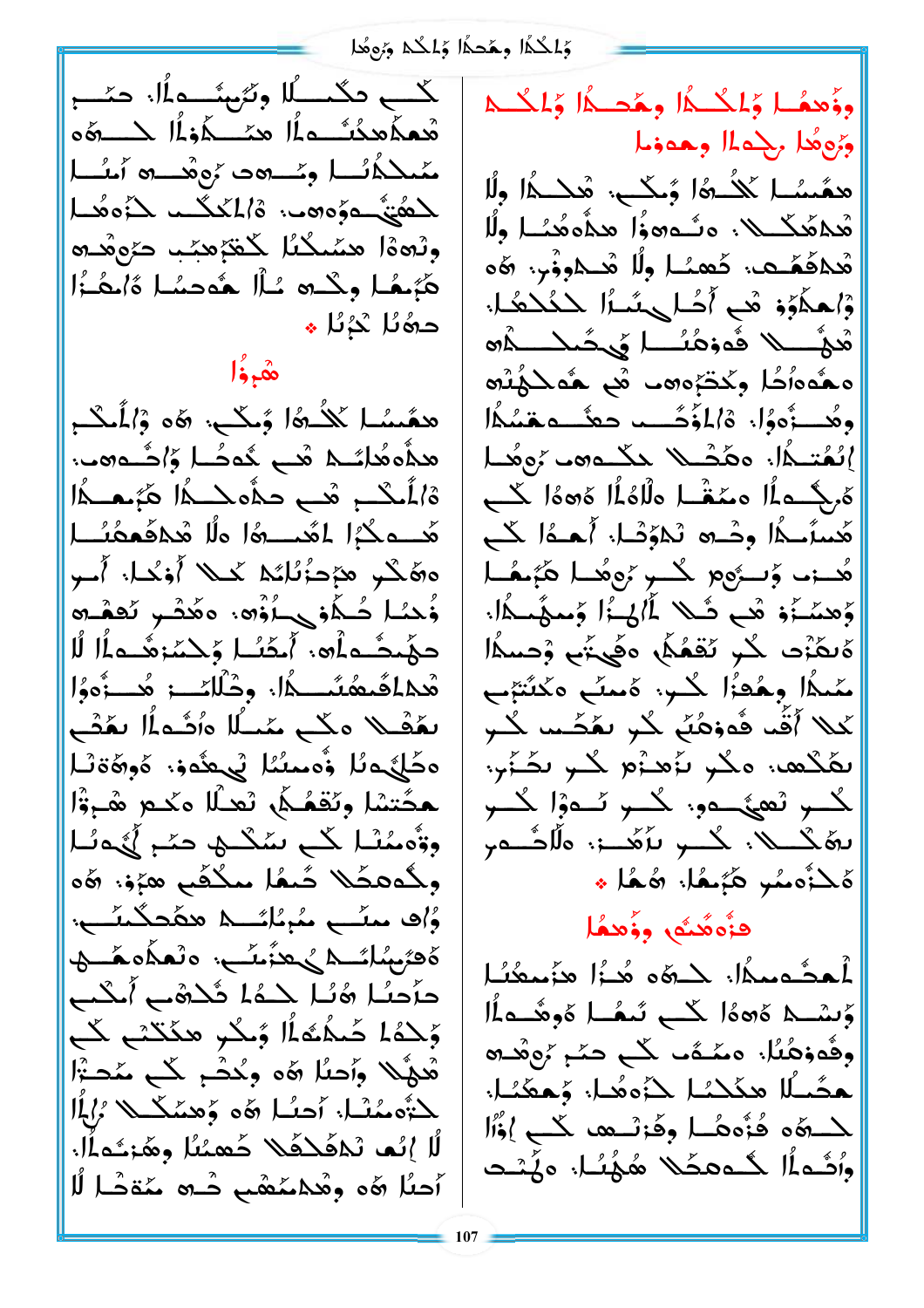وَلِمَكْمَا وِهَجِمًا وَلِمَكُمْ وَرَهِقُا

وَهكُمُوْ كُمُبًى حِكُووُحِكُل أَحِبًا هَء وَهِيَـنِّي لَكَم لِكَـهُمِكَـٰٓ لِمُتَـٰمُلُو أَحِسُلَ هَ وَحِيزًا هُنَّے أَهْدَوْا وَمِيْمَدُا: أحنُا هُه وهُعنْا حِكْوَحُمِكُ وَهُمَا وَهُمَ ووْهسًا هَبُسُا. أحسًا هُه وَهفَكَــي هُاوُّلًا لَكْرِهُسِصَّى لَكْـِهِ، أَصِّلْ هُهِ وُوؤُها كُبِ أُهْوَمُهَا وَمُتْهَا كَرُهِ هُهَا وَحْثَــٰلا، أَحِنُـا هَء وِحْــْمِ مِحْـُوَٰاً! وتُعِمًا، أَحِبُّا هُو وهُجَّى لِحَقَّومِهُا وَفَيْ أَمِينًا لَهُ وَمِنَكُمْ لَمْسِي حُدجُبِّساُل ولًا مُعْبَّساً. أحنُّساً هَء وَهمَكْسا هْنَى لِمَوْهِفُكُمْ وَسَهَّمَكُلَّا. أحنُا هُه ومُحدْسَم لَحْبِ أههلُل هدُّمسكُل: أحنُسل 6ه وهُــُلا كُب مْدَدًا، وأُوَّلا كُم هُمْلًا، أَدْلًا 6َه وَهَبَٱلْكُمْ هُمْ مُعُلٍّ وِمُقَدَّلٍ. أَصَلُلْ هَه وِثَائُــه أَا هُوَأَوَّــهُـــه أَا، ۖ هُدَهٌـــد ۞وْا معَهْ أَه هُذِمًا. وَلِكَمِيْهَا هُ لَا وِحْدَاةُ لَا حنْمُعدا إِنُعُه أَرِ ٱهْدا كَبِ، هُمْدَبّ ھْنُـر وْبِ ھْـدْفَعِقَّىنِّـ كُــرِ وْلَـعَمَّـعِ كُبِ مَمْسَلًا هُاَشُـه أَا وقْتُسِرْ، كَسِلًا ثَلاةُ بِ رُبْكُــدُهِ وِصَعُـــا والْهَ هْتِهَكْكُنْــــــــــا ملًا هْدۆخدىكىنْـــــــــا ەدەم ھُنْــــەلُمْ لهُــــــهُو ووُصْلِيُـــــــــه 0هَبُمُأَسَّـــا بِـــرُهِمْ. ٥سُبُّأَنُّــــا ەھھىسلىكى تەھكىسەھ قىمتى مَكْتُبْهِ صِحْدُهُ أَقْلَ تَعِيْمُ حُبّ ەئھْــم كْـــر ھەْھىسا ەلەۋسىدا لَّاهُم مَحْزُومُو هَزَمَهُ هُمَّاً.

إِنُم نَحِثَمِ ثَـٰهِ لِمَٰهَفِـٰهُا وَٰتِنَهُـٰـِهَا. أَحِبًا هَ وَهِدْفَتِكُمْ شَـْهِ هَٰتَكُمَٰاً لًا إنْمَا تُوهُ فَ هُدَا مُخْلِكُمْ أَنَّ اللَّهُ مَنْ اللَّهُ أحبُّا 6ه وقُمْلِيْسِي دْ٥، لْمُهْتْزَا كَهْتَقْا. لًا إنْـم سَبْءًا خْـه حِمْحُا وهَنْفَكُمُلُف: أَحِبُلُ 6َهِ وقُدْلَمُ هُنْهُ بِ دُّه محُبُّلًا ونُعمُلْ لًا إنُم نُهِهْد حْسِرِهِ كَسِيلًا حُسْماهُكُمْ وَ اُحِسُلِ وَ ه وفُه كِمُعًا وهُقُبُّهُا، لَا إِنِّمِ نَزِيمُو ثُــهِ شَهْكُنُـا أَحنُـا هَهِ وِلَمْلَىٰــزُّه اُلْمَــزُّه اُلْمَــزُّه ا وحُولَوْنَا، لَٰلا إِنَّهَا نَكْلُهُا خُرْهِ وِلًا خَعْرِ حَجَّتُلَا ثَمْسِمْتِ أَحِبًا هَءٍ وَهُيهَتِ كُم كُمعَكُمَا. لَا إنْمه نْزَمَيْمِ حَدُّثَٱ أَوْحِبُدًا أَحِبًا هَ وِهُدَوِّهُبِ شَهِ رَّبَٰهَا حَكَّلَاثْــــــــا، لُل إنْـــــم ثَمْكُكْــــد حُاهُمْهُماُ أَحِبُلُ هَ وَهُدَمَدْنَا حُم أُەفِسُل ھِقَىدًا. لَا إِنُف بِهَكْرِ شَـْهِ وقُدْهَدَمَ - هُ مَا أَوْجُلَ وَمَثَلًا: لَٰلَ إِنَّمِ تُههْدا هُكْدُ: هُنْه نْقُمِ أَصْلُ هُه وذُسْمِ هُودُدُا، لَا إنْـم نْعِنْا خْـج وُهُداًا أحبًا هَ وَهنَكُـ لِأَكْتَـلًا. لًا نْرَجْحَكُم، دْھ جِيَّتِفُ أَهِجَيْعًا هَقَسَزًا، أَحِبُّا هَءٍ وَحِبَّسِهِ مَعْصًا وَدَّدْواْلِ لَٰلِّ إِنْسِمِ ثَلِامِدْهُسِيدِ جْسِرِهِ حيَّد محَالٍ أَحَمَٰهُ إِلَّا أَحِبُ الْأَهَرِ وَذُمْهَ وَ وُوحُــتْزَا ـِهَجَّتِيْبَــان لَّا إِنْــها نْعْمَــزُومِبْ لْكْعُنُرُه حِهَّتْنُدًا. أَحِبًا هَ وَزَوِهُـا. أحبُّط وشَّديُّ شَاوْنْطْن أَحبُّط هَء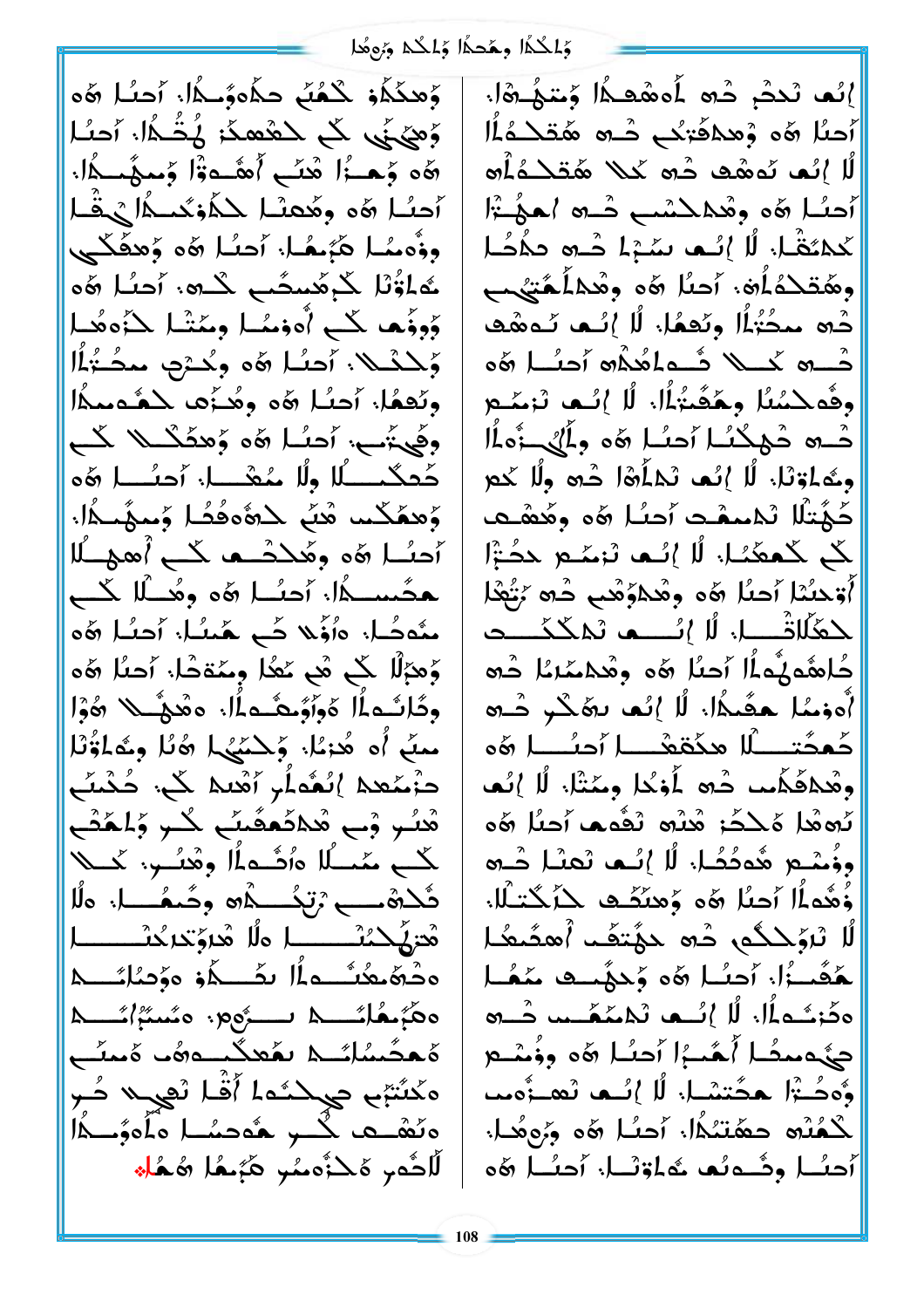$\int_{\frac{1}{2}}^{2} \hat{\infty}$ 

كْلُهُ اللهُ ومُحْدِّمِين أَبِيهِ لِلْمُحَدِّمِينَ } هُ هَبُسٍ أَبْدًا لِلْمُغَضَّفٍ. ۞ه وتُعُّدها فُهْبِ أَبِيهِ وَجَعْدِهُمِ هُدِهَا وَ أَبِيهِ: 6َهِ وَجَهْدَهُ الْمَنْفَسِينَ أَبِيهِ: ەَ كەشھەئىئە ھُكْسىر أَبِسْكَ، 6ە وَحْشَمَا لا محقَّىما أَبِها ۚ ثَمِ حَذَوْبُها وَٰٓاءُدُّہ اُل نُھھٗٮنٌ، حبنٌ ثَبِہ مَّہُتُہٗا ةُامْشَــا وُلكَـــو هُ نُـــه، وُحثَـــلا ٱلْمَوْ هُدْلُوْدْمُبْ هُـدُمب كُبْ كُعْبَرُهُ و هُزِسًا. أَفْ لِأَسْعَدا وَسَّدُهِ هُدًا اللَّهُ وُىكْــو ەكْــو ھەمھىتُــەلمُّا مىڭىھـــدُّا وهُجزًا هَزَّمَزًا جُكْمَهُ قُبُلٍ، وأُحجَمَ ݣُع وكْمُلائكا، ݣَامِر وّْكْخُووْنُا مْكْمَعْ ههُمدُــا. ودُـــر حزَّدسُــا كَـدُّمْزُاسُــــا وأُهكرُبُـا وُحكّب هَأُهوَحُـُـا هُالكُمنّب ﻼﺭ. ﻫَﺎﯕّﺪُﺍ ﻣُﻜْﺐ ﻭِّﻜَﻪ! ﻫَﻪﻭَﻣُﻨًا وحُدُمُكِ: لَا ـأَحـلَا هْبُ ـأَا ْحَـلا وْبِ: هَالحَكُسِي حَمَّىعُسَداً! وهُڪُداً! وَْحَكُو: ۞ وَحَدَّىٰلا حَنَّىشُوءُاْ أَصْـاً. لمَمْهِ كُلِّ وْبِ كَبِسُكُمْلًا، وِذُهُمْلًا وهُمكهُنُا مكْفَى دَّاتْا وُمكْرٍ. 6ه وأُهَّدُادُكُمْ أَلْمَلاً سِبْهِ وَالْمَكْرَجُ لِكْتُـهِ دَكْبٌ شَرُبُ مُنْـبٍ أَه هُزَيْـا يدُه و مكنَّ و الْمَسْرِهُ في الله عنه و مكن الله عنه و مكن الله عنه و مكن الله عنه و مكن الله عنه و هُدَاءُوۡۤا ٱبداً هُبِّ. وفِّ هُدَاءُا ٱبد

تحمأا

همَّسُا ݣْلَاهَا وُحْكِ: مَمْلًا مِمْعِعْدًا وَّاحُــا، حَـُـوزُا لَمُمَعُــا، هَوِذُكَــا لُل هْدَسَمْسَلًا مُحْدًا ومُحْدًا همُـزًا ەكھُـــوُا وُحْكَنْنْـــا وَاقْدُنْـــا. وۡحـۡرۡصَنُٰڔ ۚ ہوۡاۡ ہُم ہِ وَہُ مُنۡـرٖ ۖ ہَٰٓ ۡمُـٰمَـٰا۔ هُوْ \_ \ فَ\_\_ه;هُلّ أَ اهْدَٰت \. هَ حَمَّمِ مُ سَمَّا إِنْهُ حَمَّلاً أَمْدَ حَمَّد هفَعفَمنّب كُبِ هُزئُما وَاهَضْــلا لِكَنْدِزُا هُلَا وحُقْفُا وهَٰٓزْحَبَ كُبِ هَهِعَكِ الْمُؤْلَمِلُ وَالْمُؤْكَّلِ دَوْهَبِ ة/المُسْسِدِ حِمْعِقِهُ ۖ مَٰى هَدَفْ حِ تُسطَسِ كَسْلًا تَقْفُسُكُ هُوكَتَّتْئِب ەئكىۋە، كېتىرا ھۇتھىلار ئۇيم لُحر حَدْمَا

## هُوهُا وكُلْمًا فزُوهُمُ

أمدُ مداً لمستقاة من كَكْشُوُوهِ ۚ لِلْأَهُ لَا هَذُوهُمَا ۚ مَمْعِ أمدا منب حننا منب كمكنا دَمِكْتِـكُا، أَحُـا هِدُّهِ هُـُـا وِحُكْهُـا هْجَزًا ولًا هُدَوَٰٓئًا: ووَّْوَمِّنَا فَزْعَكُنهُـٰا لمكْمِكْمَا وَجْدُوهُ الْمَسْرَا أُوهُمَا ەھُذُو1ًا. ێێر دێێُل ولُّا شَـوكِكُلا. ولُّا هُــزُد سْعَدُــا حَــهُ لَهِ. ولَا يَحْنُــا لحدَّمه لْكَيْحَةَ مُحَمَّد مُحَمَّلا ولَمَا لَلصَّل هِلًا وُهجَي. هِ مَعْنُهُ وِأُهْهَٰمَا! وَلِمَكُمَّا! هتَهْفَا هُدْأُد;هُبٍ: هُدُا وِكْدِهِ لْمُوضَ: مِكْتُ بِعَضُبِ حَثَّلًا لَّذَبُنَا ﴾